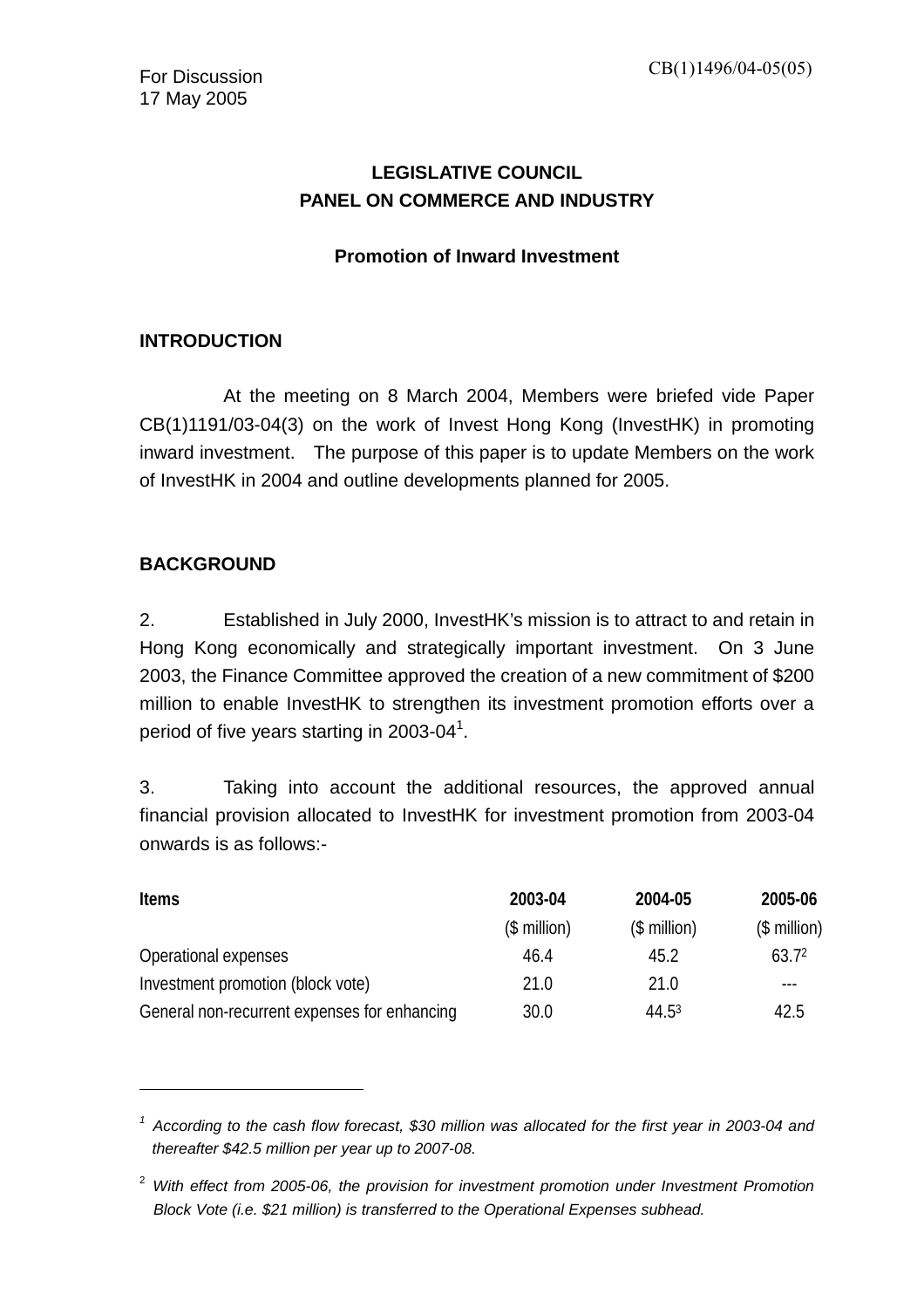| <b>Items</b>                                                  | 2003-04                                                                       | 2004-05 | 2005-06 |
|---------------------------------------------------------------|-------------------------------------------------------------------------------|---------|---------|
| investment promotion work*                                    |                                                                               |         |         |
| Total                                                         | 97.4                                                                          | 110.7   | 106.2   |
| and the contract of the<br>.<br>.<br>$\overline{\phantom{0}}$ | $\mathbf{r}$ $\mathbf{a}$ $\mathbf{a}$ $\mathbf{a}$ $\mathbf{b}$ $\mathbf{r}$ |         |         |

*\* Funded by the additional resources of \$200 million (see paragraph 2 above)* 

4. The additional resources have been, and will continue to be, used to broaden the department's external representation and coverage in overseas and Mainland markets; to increase joint marketing activities with Mainland cities; to implement an Investment Promotion Ambassador Scheme; to improve marketing, research, knowledge management and information technology capability; and to strengthen capacity for handling the additional projects to be generated.

#### *(a) InvestHK Staff Position and Head Office Organisation*

5. As at 1 April 2005, the Head Office of InvestHK employed 89 staff, and its external offices 17 staff and 13 consultant companies. Of the total 106 staff, 69 were non-civil service appointments and 37 were civil servants. The Head Office of InvestHK is made up of four divisions, as illustrated in the organisation chart at **Enclosure 1**.

#### *(b) External Representation*

<u>.</u>

6. To maintain close contact with potential investors in major foreign markets, InvestHK staff operate an Investment Promotion Unit (IPU) in eight of Hong Kong's Economic and Trade Offices (ETOs) overseas and in the Mainland. InvestHK also engages external consultants in other strategic locations not covered by the ETOs. Details of InvestHK's external representation are at **Enclosure 2**.

#### *(c) Corporate Marketing & Communication Capacity*

7. With the additional \$200 million resources (ref. para.2 above), InvestHK has engaged an in-house consulting team full-time and exclusively to strengthen its corporate marketing and communications capacity, especially on marketing, research, public relations, information technology and knowledge management. It

*<sup>3</sup> The approved annual financial provision of this item (ie \$44.5 million) in 2004-05 included the unspent balance in 2003-04 and hence is more than the original cash flow forecast of \$42.5 million.*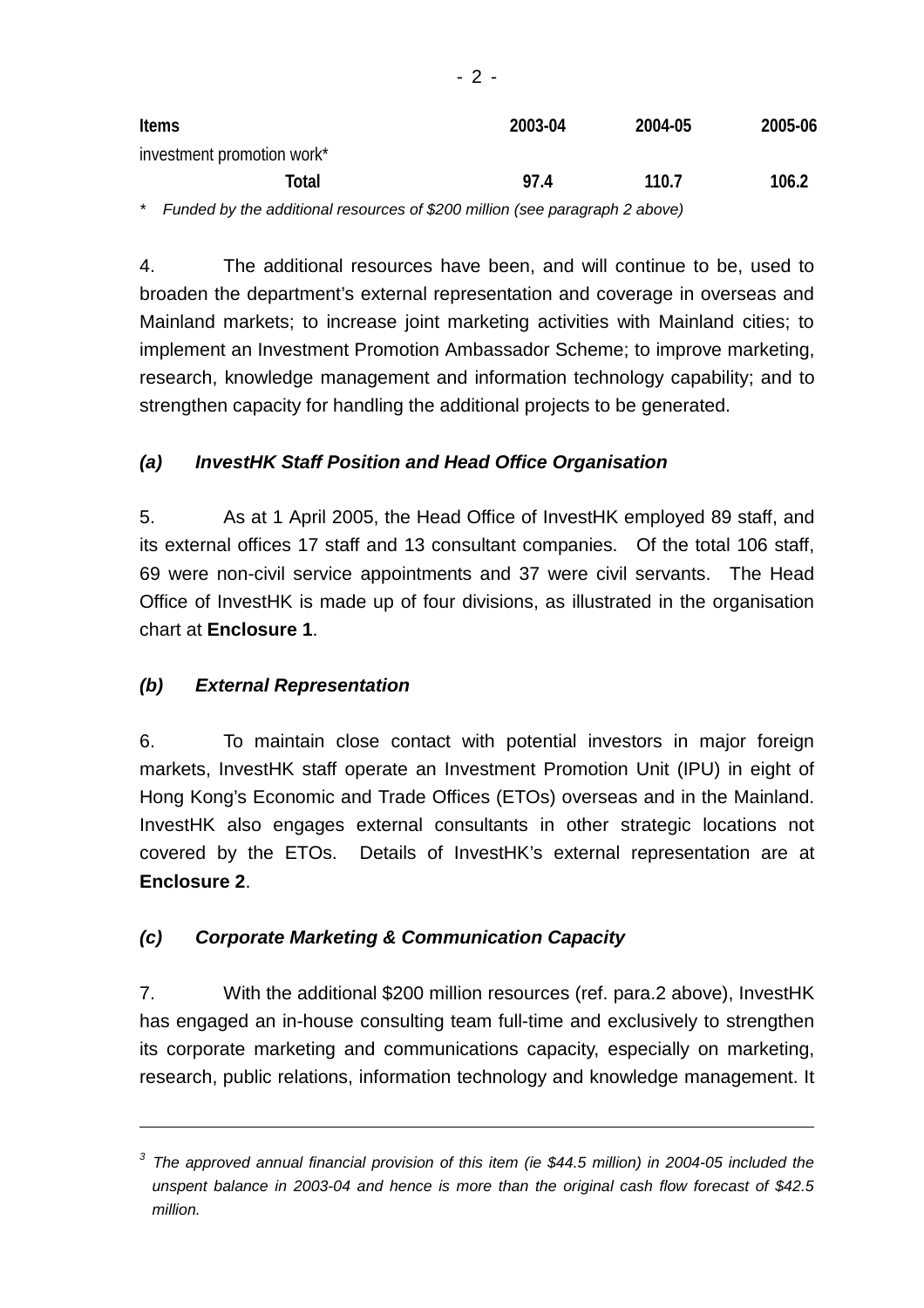has adopted a more systematic and integrated approach towards market research. Apart from the annual perception audit, it undertakes an in-country sector analysis to identify potential high-growth sectors in specific countries, and a global sector benchmarking study to assess Hong Kong's capabilities vis-à-vis external markets with regard to certain specific business areas. It has also developed a new IT-enhanced platform which is capable of building up and maintaining a comprehensive database of market information.

## **MAJOR ACTIVITIES IN 2004**

#### *(a) Joint overseas investment promotion with Mainland authorities*

8. Hong Kong has long been viewed as the natural gateway to the Mainland, in particular the Pearl River Delta (PRD). To promote this HK-PRD formula, InvestHK has since 2002 conducted a series of joint seminars with Mainland cities in key overseas markets. In 2004, InvestHK organised a total of 10 joint seminars (including an on-line web-based one) with major Mainland provinces and cities, targeting prospective investors in different key international markets. A list of these joint seminars is at **Enclosure 3**. This strategy has proved to be successful and all the joint seminars received overwhelming response from foreign investors. For example, the Hong Kong-Guangdong joint seminar held in London in October 2004 in collaboration with the Guangdong Provincial Government attracted more than 1,200 attendees.

9. From these promotional activities, InvestHK has identified a number of foreign potential investors, and has been proactively following up with them. According to the preliminary results, up to end-December 2004, 15 investment projects have been successfully completed, and another 57 projects are being pursued.

#### *(b) Promotion activities in the Mainland*

10. InvestHK has been actively promoting the advantages of using Hong Kong as a springboard for Mainland enterprises to expand overseas. In 2004, InvestHK organised a series of 23 investment promotion seminars in 13 major cities in the Mainland to introduce Hong Kong's investment environment and its competitive advantages to potential investors from the Mainland. InvestHK received more than 20 incoming delegations from the Mainland during the year,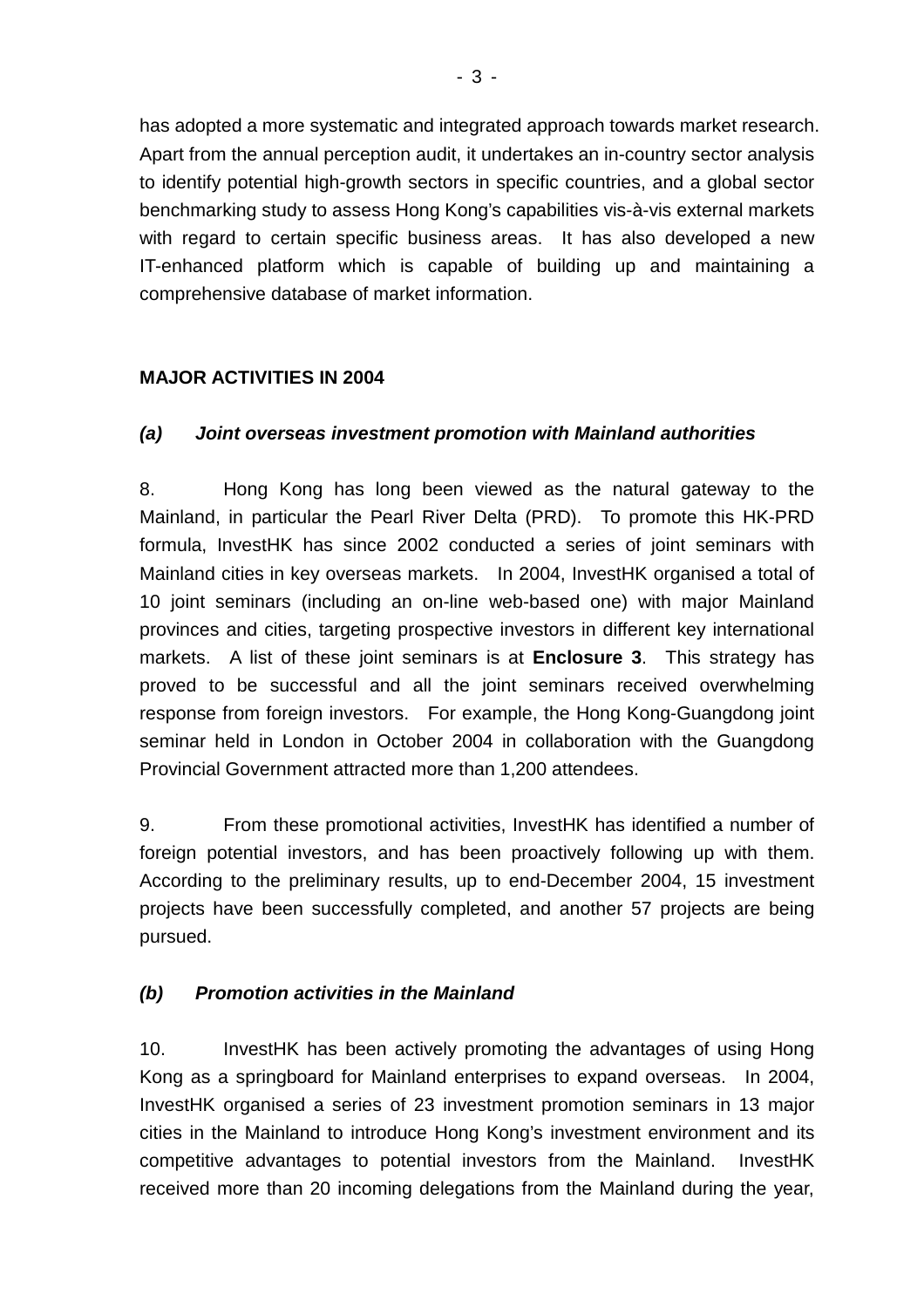including large-scale delegations of over 100 members from Guangdong and Fujian Provinces. Details of these activities are at **Enclosure 4**.

## *(c) New initiatives in response to the investment facilitation policy of the Mainland*

11. The Ministry of Commerce (MOC) launched in late August 2004 a new investment facilitation policy for Mainland enterprises to invest in Hong Kong. In response, InvestHK has devised a series of tailored services under the name of "One Stop Service (
We stop Service (
We service subsetsing the Mainland investors. The services include –

- (a) InvestHK 800 Hotline: A toll free InvestHK hotline in the Mainland for handling enquiries from Mainland enterprises about investing in Hong Kong;
- (b) InvestHK Service Centre: A rich database of resources for public access. Enquirers can visit the centre at InvestHK Head Office to collect information about investing in Hong Kong. They can also consult directly with InvestHK's experts on more complicated questions;
- (c) InvestHK Guidebook: An information kit, tailor-made for Mainland companies interested in establishing or expanding in Hong Kong, which is provided free of charge; and
- (d) InvestHK Step-by-step Guide: The first joint publication produced by InvestHK, MOC and the Commercial Office of the Economic Affairs Department of the Liaison Office of the Central People's Government in the HKSAR. It describes in detail the procedures for obtaining relevant government approvals and documents required in the Mainland, and the steps for setting up a business in Hong Kong.

## *(d) Promotion activities in other key overseas markets*

 $\overline{a}$ 

12. InvestHK carries out a number of investment promotion activities worldwide in accordance with the business plans for the nine priority sectors<sup>[4](#page-3-0)</sup> and in collaboration with its overseas representatives. The objective is to capitalise on the competitive advantages of Hong Kong as the superior regional hub for Asia

<span id="page-3-0"></span><sup>&</sup>lt;sup>4</sup> The nine priority sectors are business & professional services, financial services, information *technology, media & multimedia, technology, telecommunications, tourism & entertainment, trade-related services and transportation.*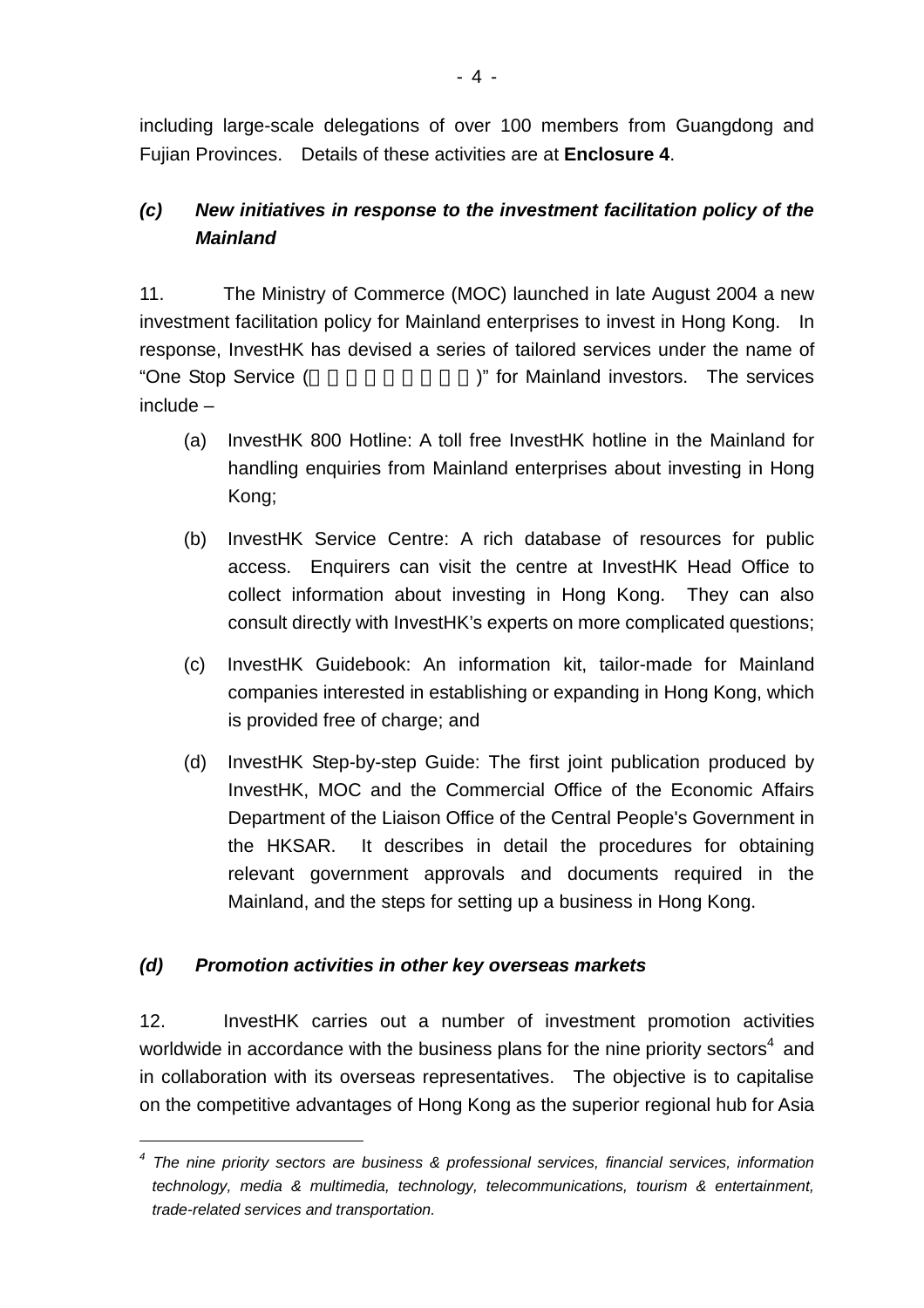Pacific operations, and as a two-way platform for business between the Mainland and the rest of the world. With the support of its overseas representatives, InvestHK arranges visits to call on potential investors in their home countries and/or targeted cities, to meet with the local multiplying organisations, media and government bodies, to participate in significant publicity events, promotional programmes, and to speak at appropriate business forums when opportunities arise, etc.

## *(e) Investment Promotion Ambassador (IPA) Scheme*

13. Since the IPA Scheme was launched in April 2003, InvestHK has been actively identifying suitable business leaders to serve as IPAs. So far, a total of 61 IPAs have been appointed. The appointees come from a wide spectrum of business sectors, and include both local, overseas and Mainland business leaders. A number of public relations and promotional activities, both in Hong Kong and overseas, have been lined up with the support of the IPAs, including seven events organised in 2004.

## *(f) Monitoring development of companies assisted by InvestHK*

14. Since its establishment in July 2000, InvestHK has assisted some 600 foreign, Mainland and Taiwan companies to set up or expand their business in Hong Kong. Over the years, InvestHK has been providing continuous aftercare services to some of these companies on a need basis, with a view to retaining their investment and encouraging them to expand further in Hong Kong. To keep track of the development of these companies and provide appropriate assistance to better suit their needs, InvestHK has since December 2004 introduced a new aftercare monitoring system. Under the new monitoring system, InvestHK takes on a more proactive and structured approach in its aftercare service programme by initiating contacts with all those companies which have, with its assistance, established operations in Hong Kong for three years. The new monitoring system will help InvestHK keep track of these companies' latest development, both in terms of capital investment and job creation, and understand their plans for further expansion, if any, and their needs for any specific aftercare services.

#### *(g) Major international business events*

15. InvestHK has continued to support and participate in major international business events with a view to raising Hong Kong's profile in the international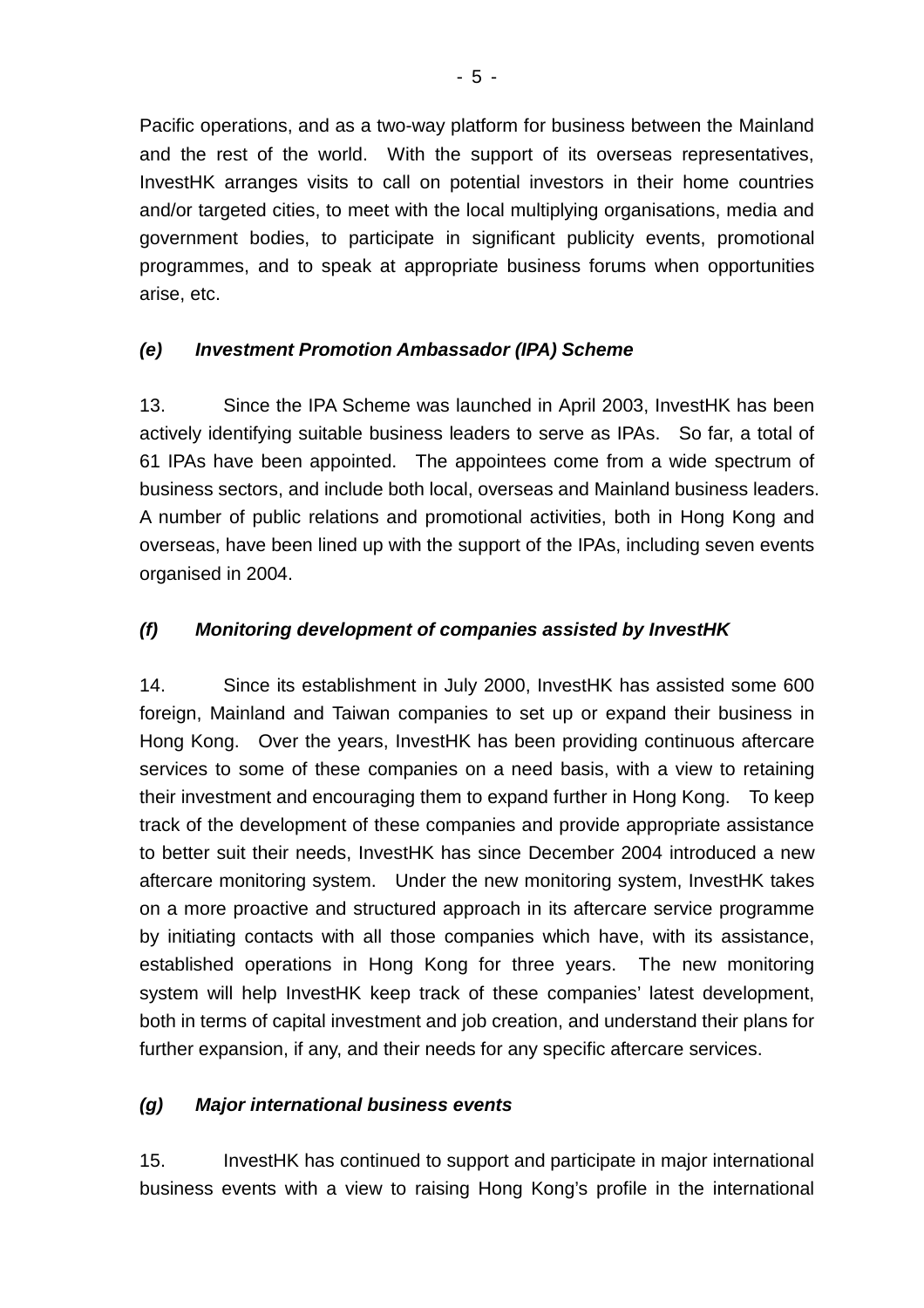business community. For example, InvestHK was the host-sponsor of the Forbes Global CEO Conference, held in Hong Kong on 21-23 September 2004. The Conference was attended by over 350 delegates, of which 55% were from overseas markets including the US, Europe and Asia. This provided a very good opportunity for InvestHK to foster its networking and establish long-term relationships with business leaders participating in the event.

#### **RESULTS AND ACHIEVEMENTS**

16. In 2004, InvestHK successfully assisted 205 foreign and Mainland companies to set up or expand operations in Hong Kong, representing an increase of 44% over 2003. These completed projects have brought in HK\$4.7 billion and created more than 3,000 jobs in Hong Kong. Detailed breakdown of these completed projects by industry, geographical location, capital investment and number of jobs created in 2004 is at **Enclosure 5**. A summary of the results since the department was established in 2000 is provided below:-

|                                   | 2000<br>(Jul – Dec) | 2001  | 2002  | 2003  | 2004  |
|-----------------------------------|---------------------|-------|-------|-------|-------|
| No. of projects completed*        | 35                  | 99    | 117   | 142   | 205   |
| Jobs created**                    | 347                 | 1.504 | 2.075 | 2.456 | 3,008 |
| Investment amount (\$ million) ** | 506                 | 3.500 | 1,360 | 2.493 | 4.658 |

*\* These represent companies assisted by InvestHK, and do not include companies set up in Hong Kong without such assistance.* 

*\*\* As reported by the companies assisted by InvestHK themselves. Not all are willing to disclose the data.* 

#### *(a) Analysis*

17. Of the 205 completed projects in 2004, 45 companies (22%) indicated that CEPA was one of the factors considered when making the investment. Some 19 companies said they had invested in Hong Kong because of CEPA, while 26 others said they had accelerated their investment plan, and/or invested more capital or employed more staff as a result of CEPA.

18. Of the 205 completed projects in 2004, 35 were Mainland enterprises, representing a sharp increase over 2003. This reflects the more liberal external investment regime ("going-out") adopted by the Mainland, the strength of Hong Kong in its role as a springboard to the world for Mainland enterprises, and the strengthened efforts by InvestHK to attract investment from the Mainland.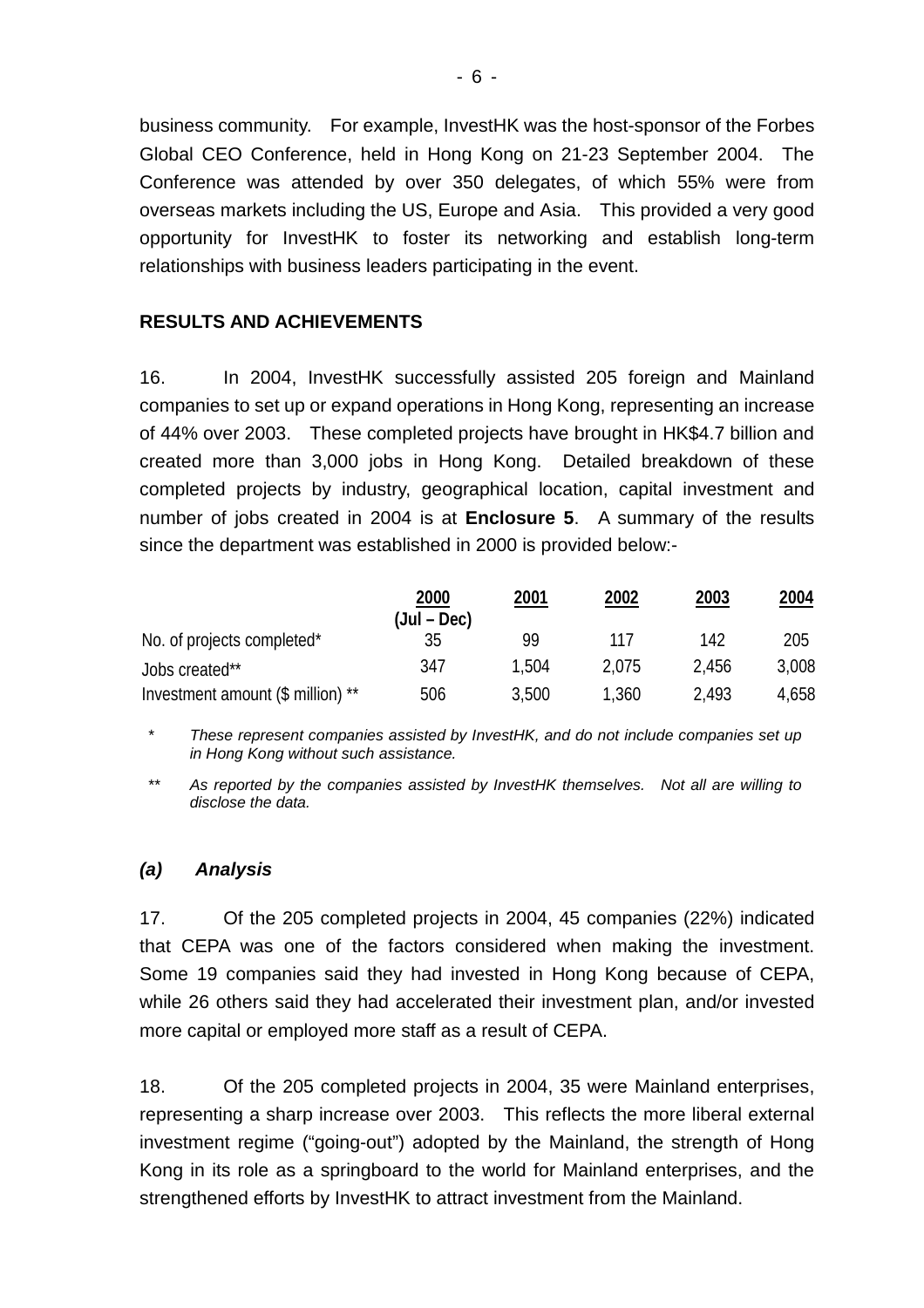19. Most of the newly established companies in Hong Kong started with a relatively small amount of capital, *i.e.* about 46% did not exceed \$5 million, and most created less than 10 jobs on first establishment. Even companies which are large in their home market tend to start small when first entering new markets.

#### *(b) Inflow of Foreign Direct Investment*

20. Foreign Direct Investment (FDI) (including that from the Mainland) in Hong Kong has been consistently strong in recent years, reinforcing Hong Kong's leading position as a preferred destination for external investors. In the latest "World Investment Report 2004" released by the United Nations Conference on Trade and Development (UNCTAD), Hong Kong has remained the second largest recipient of FDI in Asia after China, and is ranked the  $11<sup>th</sup>$  in the world. Despite the outbreak of Severe Acute Respiratory Syndrome (SARS) and significant economic challenges, the inflow of FDI in 2003 reached US\$13.6 billion, up by 40% from an adjusted US\$9.7 billion in 2002, according to the Census and Statistics Department (C&SD). There was continuous growth in FDI inflow in 2004 reaching US\$34 billion, which already exceeded the 2001 level. The FDI figures for the past few years are summarised below:

| Year                       | 2000  | 2001 | 2002 | 2003 | 2004 |
|----------------------------|-------|------|------|------|------|
| Amount *<br>(US\$ billion) | 61.95 | 23.8 | Q 76 | 13.6 | 34   |

*\* The FDI survey conducted by C&SD does not collect information on the amount of capital that subsequently remained in Hong Kong or transferred to other destinations through Hong Kong.* 

21. Hong Kong is the chosen base for over 3,600 regional headquarters (RHQ) and regional offices (RO) representing companies from around the world, according to the 2004 Annual Survey of Regional Offices Representing Overseas Companies in Hong Kong conducted by C&SD. This demonstrates that Hong Kong has remained the preferred base in Asia for foreign companies to oversee

<span id="page-6-0"></span> $\overline{a}$ *5 The 2000 figure of US\$61.9 billion was boosted by a single transaction relating to China Mobile. The local subsidiary, China Mobile (Hong Kong) Limited, acquired seven mobile networks in the Mainland from its parent company at a total price of \$32.8 billion. It paid for these networks partly in cash (\$9.6 billion) and partly by the issue of new shares to the parent company (\$23.3 billion). The result was that our Balance of Payments statistics recorded a direct investment outflow of \$32.8 billion and an inflow of \$23.3 billion for the transaction.* 

<span id="page-6-1"></span>*<sup>6</sup> According to C&SD, the significant drop from 2001 was mainly attributable to negative direct investment flow related to inter-company debt transactions in the year.*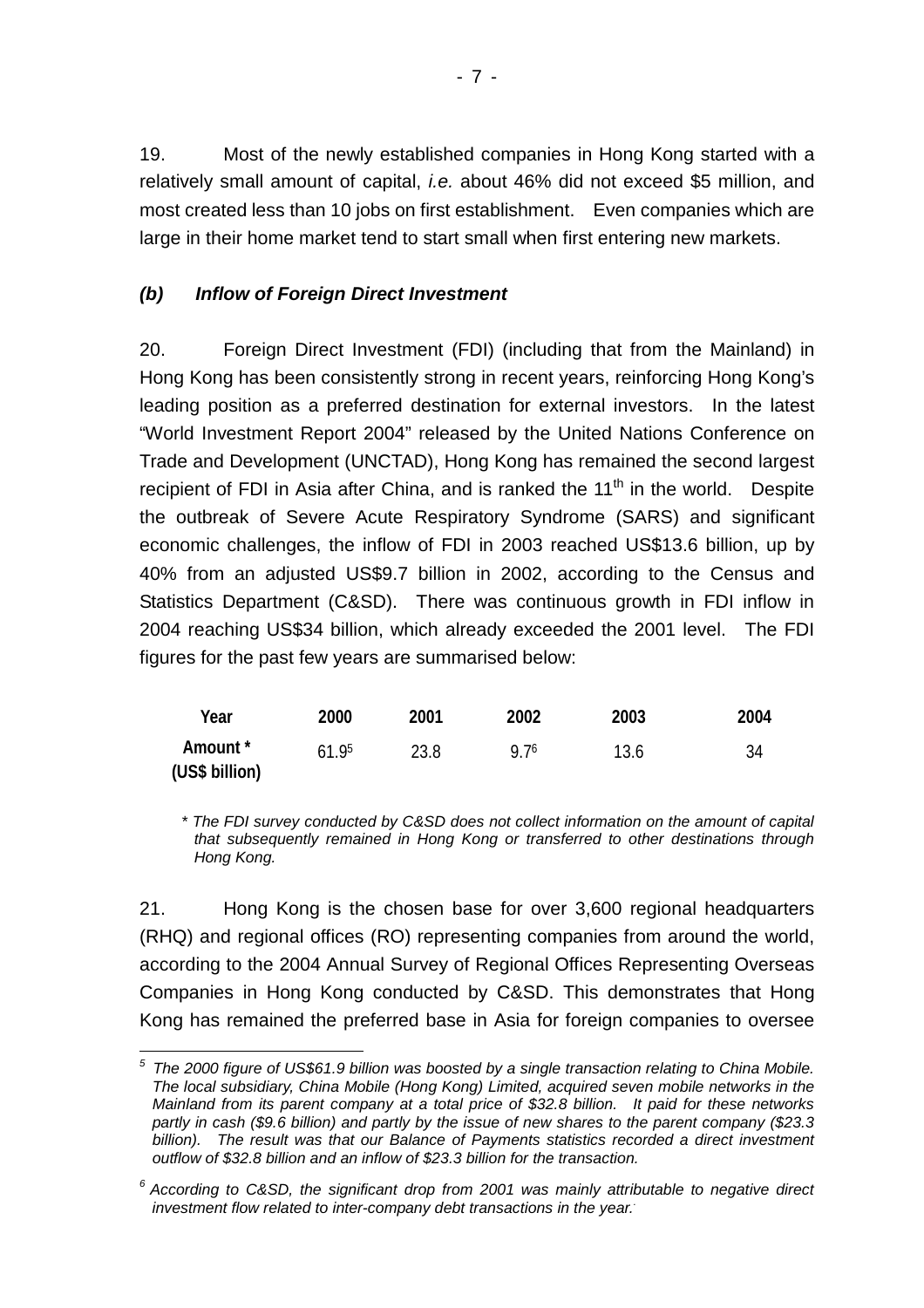their regional operations. The survey indicates that as at 1 June 2004, there were 1,098 companies (up 13.7% over one year ago) that were RHQs and 2,511 companies (up 12%) that were ROs in Hong Kong of companies incorporated outside Hong Kong. More details are set out at **Enclosure 6**.

#### **WORK IN 2005**

22. InvestHK aims to achieve at least 220 completed projects in 2005, a 10% increase over the 2004 target, and 7% more than the actual result in 2004.

23. InvestHK will step up its joint promotion efforts with the Mainland by extending the programme to include other provinces. A recent example is the Hong Kong-Shanghai joint promotion jointly organised with the Shanghai authorities in Tokyo in March 2005. A joint promotion with Fujian Province in Germany is being planned for November 2005. For 2005-06, we are planning for 13 overseas joint-promotions with Mainland authorities.

24. The facilitation policy launched by the MOC has opened up new opportunities for more Mainland enterprises to invest in Hong Kong. In the light of the growing interest of and investment by Mainland enterprises in Hong Kong, InvestHK has reorganised its structure since the beginning of the year. Under the new organisation structure, there are four investment promotion teams dedicated to assisting investors from China: one for Guangdong, one for East China (including Shanghai, Jiangsu and Zhejiang), one for North China (including Beijing, Tianjin, Hebei and Shandong), one for the rest of China (including Taiwan), and a China Business team to coordinate related activities, all under Division 3. Apart from the first team, which is stationed in the Guangdong ETO, the rest are based in Hong Kong. These dedicated teams will conduct more frequent investment promotion visits to Mainland enterprises, organise more seminars and other promotion activities in the Mainland, as well as organise more incoming missions to Hong Kong in coordination with the MOC, various local government departments and bodies from the Mainland. InvestHK will also build stronger rapport with the Central Government authorities, including the MOC, the State Administration of Foreign Exchange, the China Securities Regulatory Commission and the Hong Kong and Macao Affairs Office.

25. On the international front, InvestHK will in collaboration with its overseas representatives continue to conduct investment promotion proactively by direct approaching target potential investors. With the benefit of additional resources,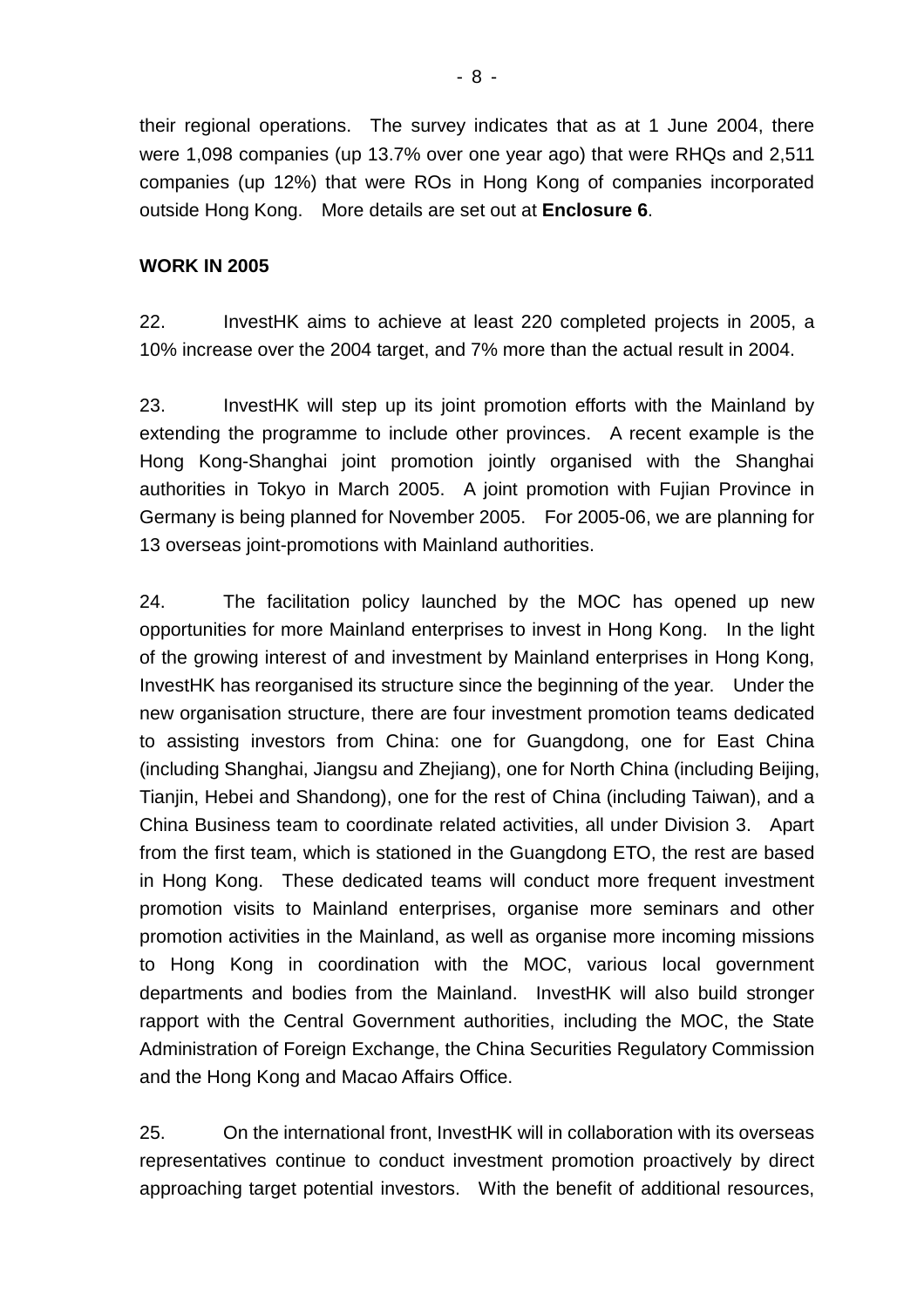InvestHK has strengthened its investment promotion efforts which will enable more frequent overseas visits to be arranged to call on potential investors and to meet with local associations and government bodies so as to encourage and assist expanding enterprises in using Hong Kong as a gateway to China and the rest of Asia. It will closely monitor the development of CEPA and underline the many business opportunities offered by CEPA in its promotion work. To retain existing investors and to encourage their expansion in Hong Kong, InvestHK will continue to provide aftercare services and work with Consulates-General and international chambers of commerce to organise business community programmes.

26. InvestHK has been working closely with the external offices of the Hong Kong Trade Development Council (HKTDC), as well as its headquarters in Hong Kong. The mission of InvestHK is to attract foreign direct investment whereas the main function of HKTDC is to promote, assist and develop Hong Kong's trade in goods and services with places outside Hong Kong, with particular reference to exports. Both agencies have been conducting intensive external promotional activities to deliver their respective messages to the foreign and Mainland business communities. To maintain coordination of activities, InvestHK and HKTDC meet on a regular basis to exchange plans and initiatives and to discuss ways of cooperation. This mechanism has proved to be an effective platform whereby duplication and conflict can be avoided, and synergy and economy of scale achieved. For instance, InvestHK has shared HKTDC's exhibition space in some overseas exhibitions to promote Hong Kong. On the other hand, HKTDC has contributed guest speakers for seminars organised by InvestHK.

#### **ADVICE SOUGHT**

27. Members are invited to note the inward investment promotion work of InvestHK, and the progress and achievements to date.

*InvestHK May 2005*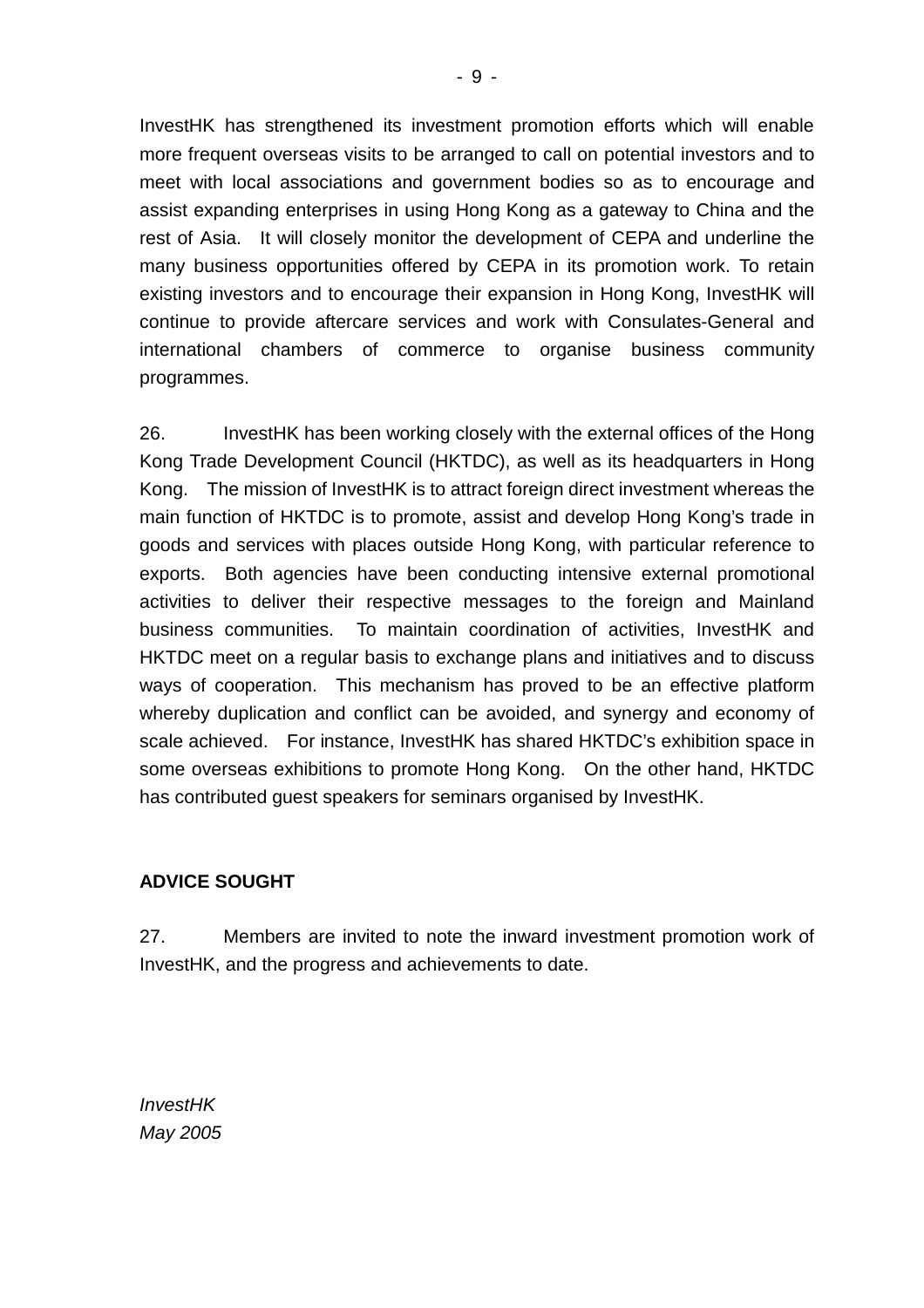#### Organisational Structure of InvestHK Head Office



- *\* Non-civil service posts*
- **#***Leading member of the consulting team deployed from the Corporate Communications Consultant*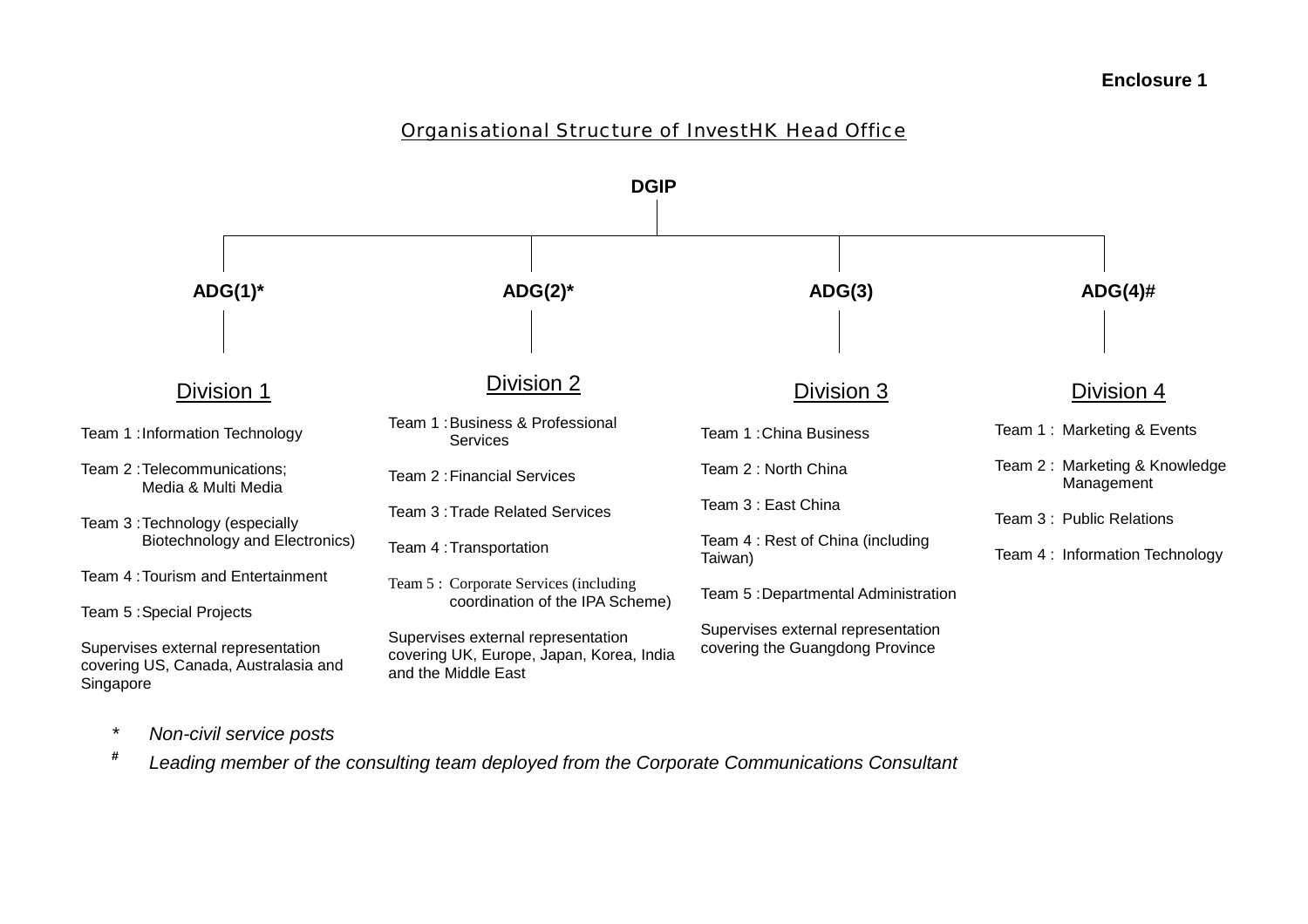## **InvestHK External Representation**

| <b>Region</b> | <b>Office Location</b> | <b>Area Covered</b>                                                                                                                              | <b>Remarks</b>                                   |
|---------------|------------------------|--------------------------------------------------------------------------------------------------------------------------------------------------|--------------------------------------------------|
| North America | New York               | <b>US East</b>                                                                                                                                   | Team of three based in ETO                       |
|               | San Francisco          | <b>US West</b>                                                                                                                                   | Team of three based in ETO                       |
|               | Chicago                | <b>US Central</b>                                                                                                                                | <b>Consultant Company</b>                        |
|               | Toronto                | Canada                                                                                                                                           | Individual based in ETO                          |
| Europe        | <b>Brussels</b>        | <b>Western Europe</b>                                                                                                                            | Team of two based in ETO                         |
|               | Paris                  | France                                                                                                                                           | <b>Consultant Company</b>                        |
|               | Hamburg                | Germany                                                                                                                                          | <b>Consultant Company</b>                        |
|               | Milan                  | Italy                                                                                                                                            | <b>Consultant Company</b>                        |
|               | London                 | UK, Switzerland, Norway, Russia                                                                                                                  | Team of two based in ETO                         |
|               | Gothenburg             | <b>Nordics</b>                                                                                                                                   | <b>Consultant Company</b>                        |
| Asia/         | Tokyo                  | North Japan                                                                                                                                      | Team of two based in ETO                         |
| Australasia   | Osaka                  | West Japan                                                                                                                                       | <b>Consultant Company</b>                        |
|               | Singapore              | Singapore                                                                                                                                        | <b>Consultant Company</b>                        |
|               | Seoul                  | Korea                                                                                                                                            | <b>Consultant Company</b>                        |
|               | Mumbai                 | India                                                                                                                                            | <b>Consultant Company</b>                        |
|               | Dubai                  | Arab Middle East                                                                                                                                 | <b>Consultant Company</b>                        |
|               | <b>Tel Aviv</b>        | <b>Israel</b>                                                                                                                                    | <b>Consultant Company</b>                        |
|               | Sydney                 | Australia, less Victoria & South<br>Australia                                                                                                    | Individual based in ETO                          |
|               | Melbourne              | Victoria & South Australia                                                                                                                       | <b>Consultant Company</b>                        |
|               | Auckland               | New Zealand                                                                                                                                      | <b>Consultant Company</b>                        |
| Mainland      | Guangzhou              | Guangdong                                                                                                                                        | Team of three based in ETO                       |
|               | Hong Kong              | East China (including Shanghai,<br>Jiangsu and Zhejiang)                                                                                         | Team of three based in IHK<br><b>Head Office</b> |
|               | Hong Kong              | North China (including Beijing, Tianjin,<br>Hebei, Shandong)                                                                                     | Team of three based in IHK<br><b>Head Office</b> |
|               | Hong Kong              | The rest of China (including the<br>Taiwan market) other than Shanghai,<br>Jiangsu, Zhejiang, Beijing, Tianjin,<br>Hebei, Shandong and Guangdong | Team of three based in IHK<br><b>Head Office</b> |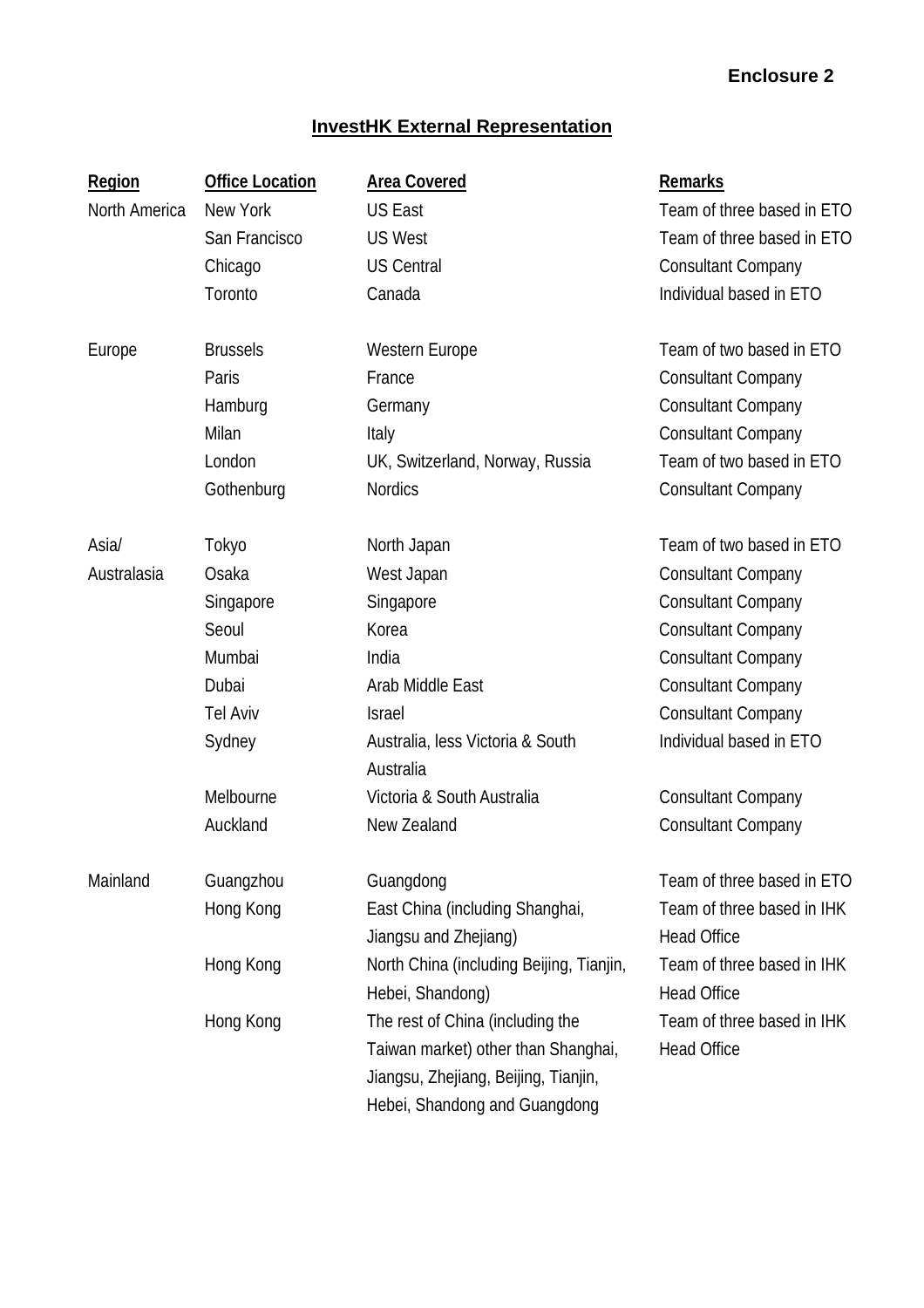# **Joint Overseas Promotions with Mainland Provinces/Cities in 2004**

| <b>Date</b>       | <b>Partner Province/City</b> | Location          |
|-------------------|------------------------------|-------------------|
| 29 April          | Foshan                       | New York          |
| 25 May            | Dongguan                     | Singapore         |
| $\cdot$<br>8 June | Guangzhou                    | Seoul             |
| 10 June           | Shenzhen                     | Tokyo             |
| 29 June           | Guangdong                    | on-line seminar   |
| 24 August         | Shenzhen                     | Stockholm         |
| 26 October        | Guangdong                    | London            |
| 28 October        | Dongguan                     | <b>Marseilles</b> |
| 22 November       | Zhuhai                       | Mumbai            |
| 24 November       | Zhuhai                       | New Delhi         |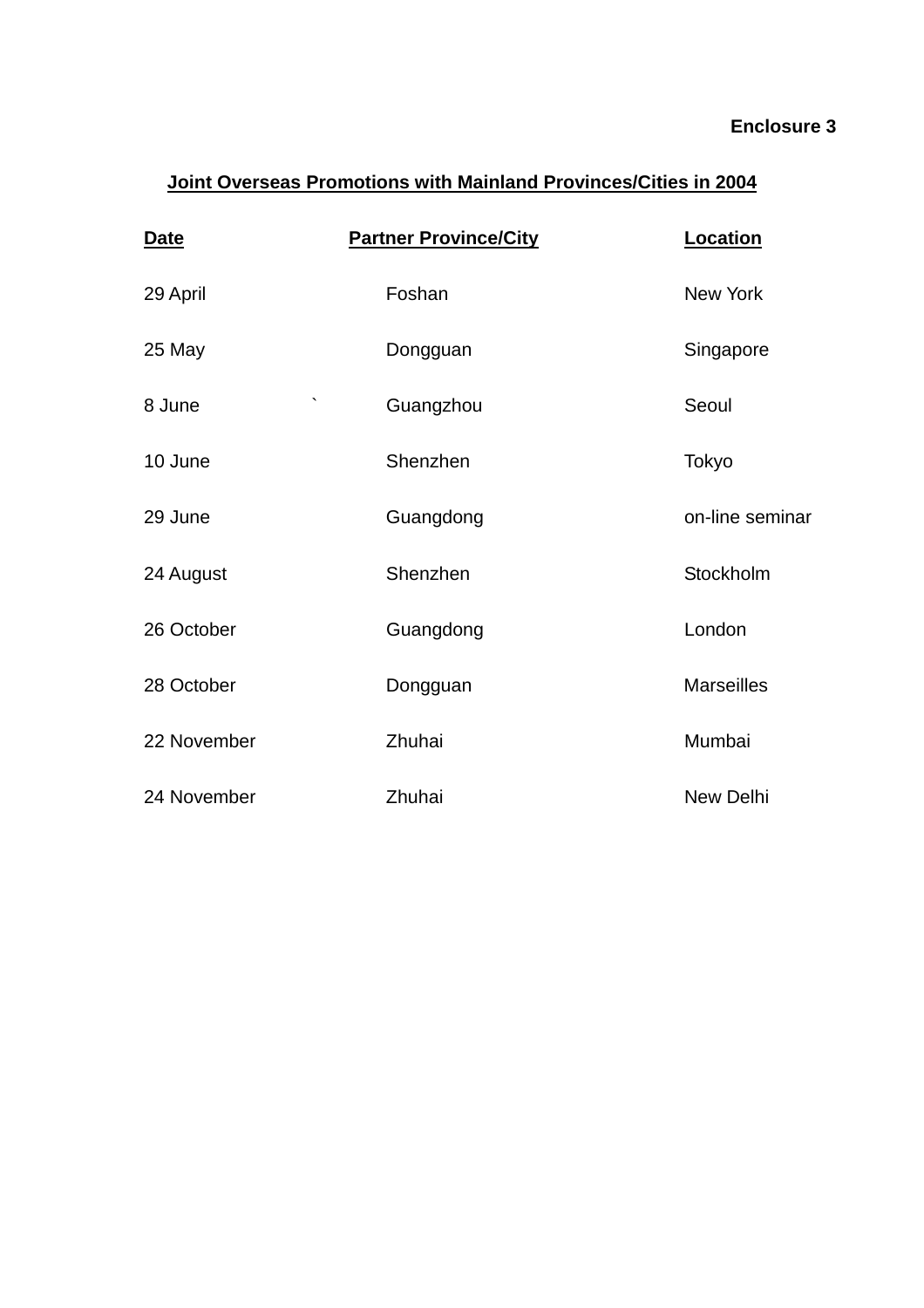# **Major Events organized by InvestHK in the Mainland in 2004**

| Date              | <b>Events</b>                                                                                                                                  | <b>Location</b> |
|-------------------|------------------------------------------------------------------------------------------------------------------------------------------------|-----------------|
| 7 - 10 January    | <b>CEPA for Hong Kong &amp; Macau Promotion Week</b><br>$CEPA -$<br>$\left($<br>$\lambda$                                                      | <b>Beijing</b>  |
| $15 - 18$ January | CEPA for Hong Kong & Macau Promotion Week<br>$CEPA -$<br>$\lambda$                                                                             | Shanghai        |
| 11 – 14 February  | CEPA for Hong Kong & Macau Promotion Week<br>$CEPA -$<br>$\left($<br>$\lambda$                                                                 | Guangzhou       |
| 31 March          | "Experience Sharing" Seminar at Guangdong Economic Guangzhou<br>& Trade Office                                                                 |                 |
| 1 April           | Seminar on "Hong Kong - Gateway for Wuxi Private<br>Enterprises to the World"<br>"                                                             | Wuxi            |
| 6 April           | Hong Kong Investment Environment Seminar<br>"<br>$"CEPA-$                                                                                      | Shenzhen        |
| 15 April          | Hong Kong Investment Environment Seminar                                                                                                       | Guangzhou       |
| 15 April          | Hong Kong Investment Environment Seminar                                                                                                       | Qingdao         |
| 21 May            | Shanghai Information Technology Enterprises -<br>Seminar on Business Opportunities and Investment<br><b>Environment in Hong Kong</b><br>"<br>" | Shanghai        |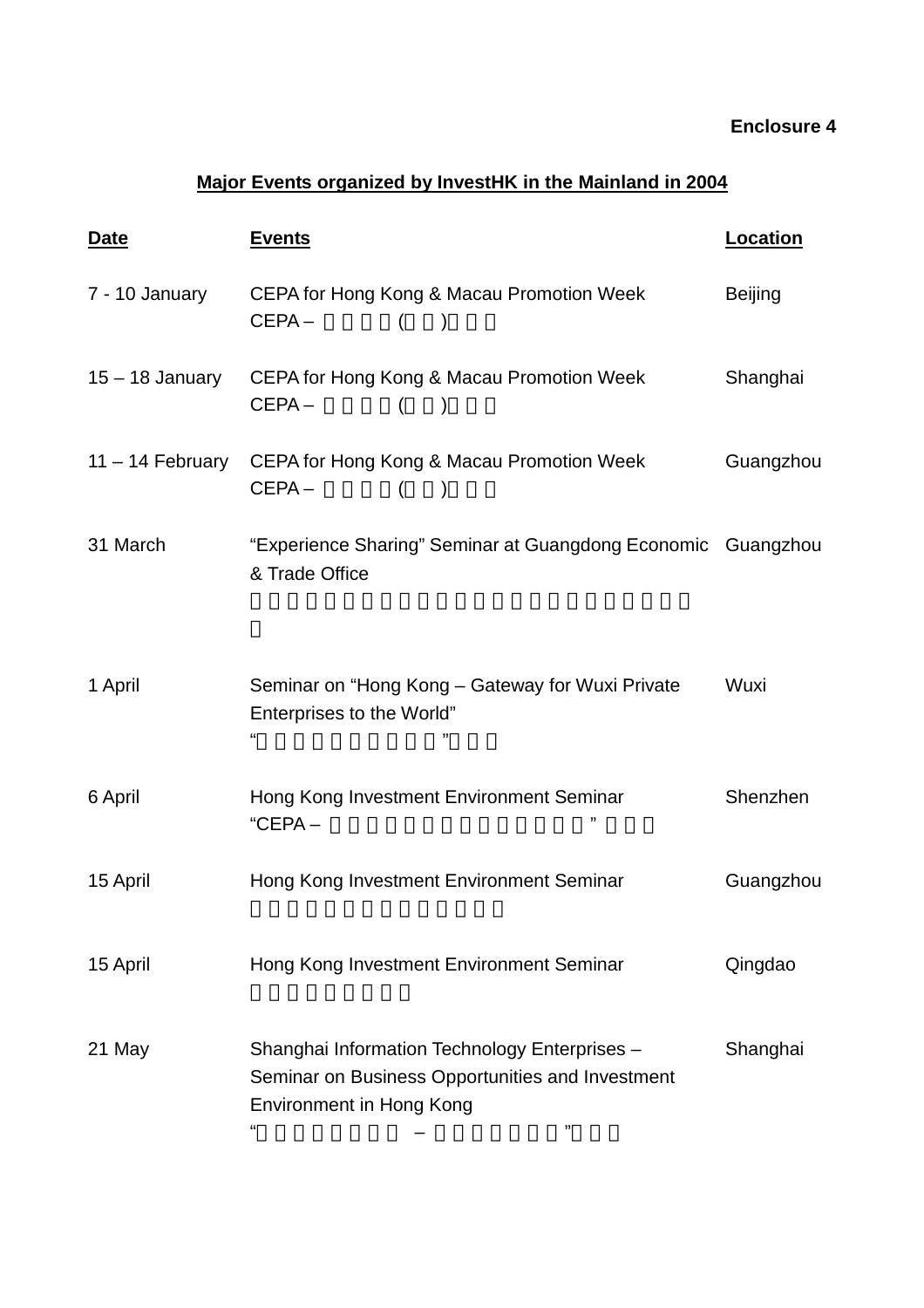| <u>Date</u>  | <u>Events</u>                                                                                                    | Location       |
|--------------|------------------------------------------------------------------------------------------------------------------|----------------|
| 22 May       | Seminar on Investment Environment and Financing in<br>Hong Kong for Mainland High Tech Enterprises               | <b>Beijing</b> |
| 27 May       | Hong Kong Investment Environment Seminar                                                                         | Chongqing      |
| 28 May       | Hong Kong Investment Environment Seminar                                                                         | Chengdu        |
| 13 August    | Hong Kong Investment Environment Seminar<br>"                                                                    | Zhuhai         |
| 9 September  | The 8th CIFIT - "Hong Kong - Your Financial Services<br>Platform to International Markets" seminar<br>- 66<br>,, | Xiamen         |
| 15 September | "Experience Sharing" Seminar at Guangdong Economic Guangzhou<br>& Trade Office                                   |                |
| 19 September | 2004 Nanjing Golden Autumn Economic & Trade Fair<br>Hong Kong Investment Environment Seminar<br>2004             | Nanjing        |
| 22 September | 2004 Wuxi Taihu Expo - Hong Kong Investment<br><b>Environment Seminar</b><br>2004                                | Wuxi           |
| 23 September | Investment promotion forum in Xian                                                                               | Xian           |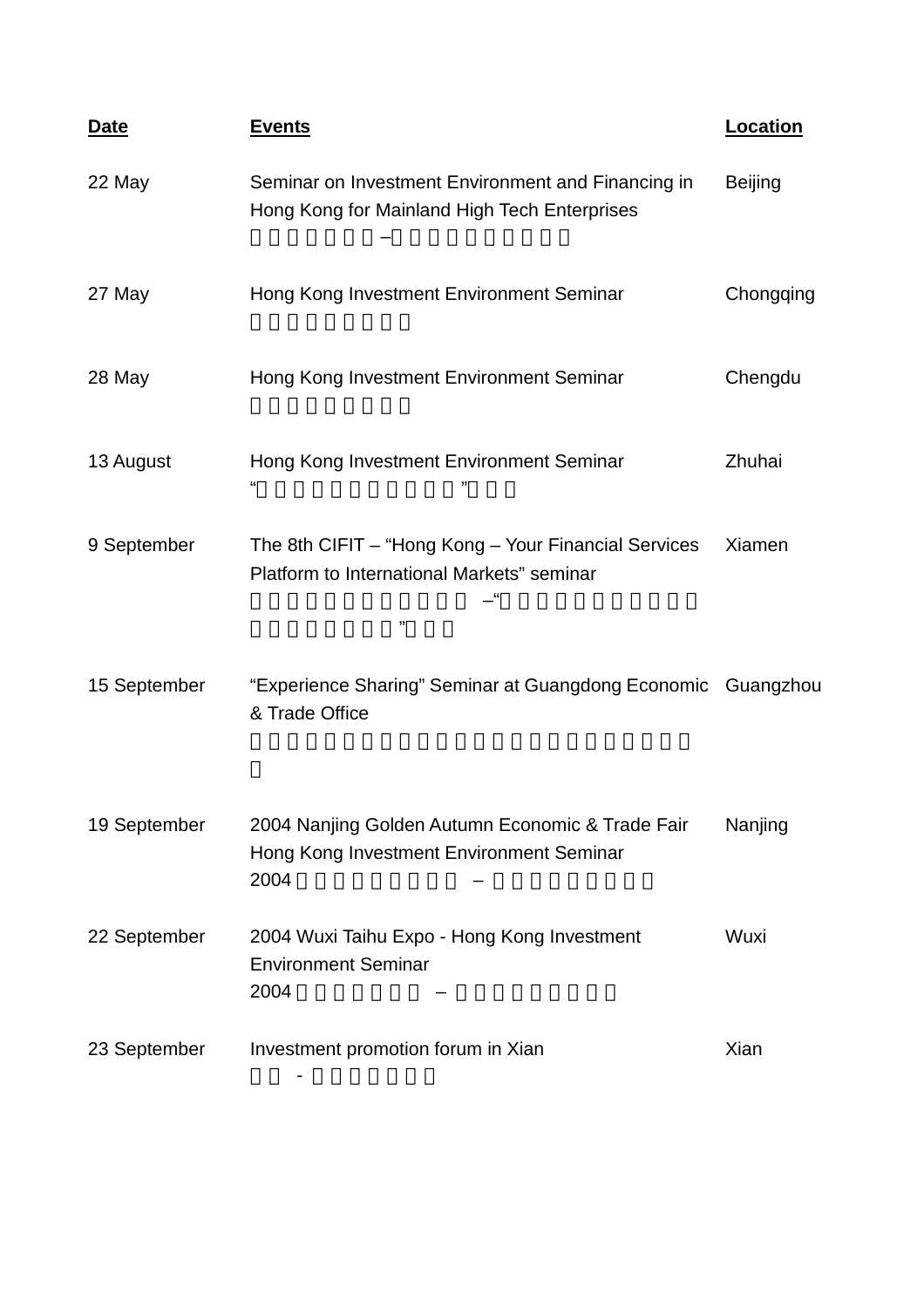| Date        | <u>Events</u>                                                                                                | <u>Location</u> |
|-------------|--------------------------------------------------------------------------------------------------------------|-----------------|
| 28 October  | Tianjin-HK Week<br>Hong Kong Investment Environment Seminar                                                  | Tianjin         |
| 15 November | Meeting with Jiangsu DOFTEC promoting one stop<br>services<br>$\mathbf{H}$<br>$\mathbf H$<br>$\overline{ }$  | Nanjing         |
| 15 December | Meeting with Shanghai COFTEC promoting one stop<br>services<br>п<br>$\mathbf{H}$<br>$\overline{\phantom{a}}$ | Shanghai        |
| 16 December | Meeting with Zhejiang DOFTEC promoting one stop<br>services<br>$\mathbf{H}$<br>п<br>$\overline{\phantom{a}}$ | Hangzhou        |
| 17 December | Hong Kong Investment Environment Seminar                                                                     | Shenzhen        |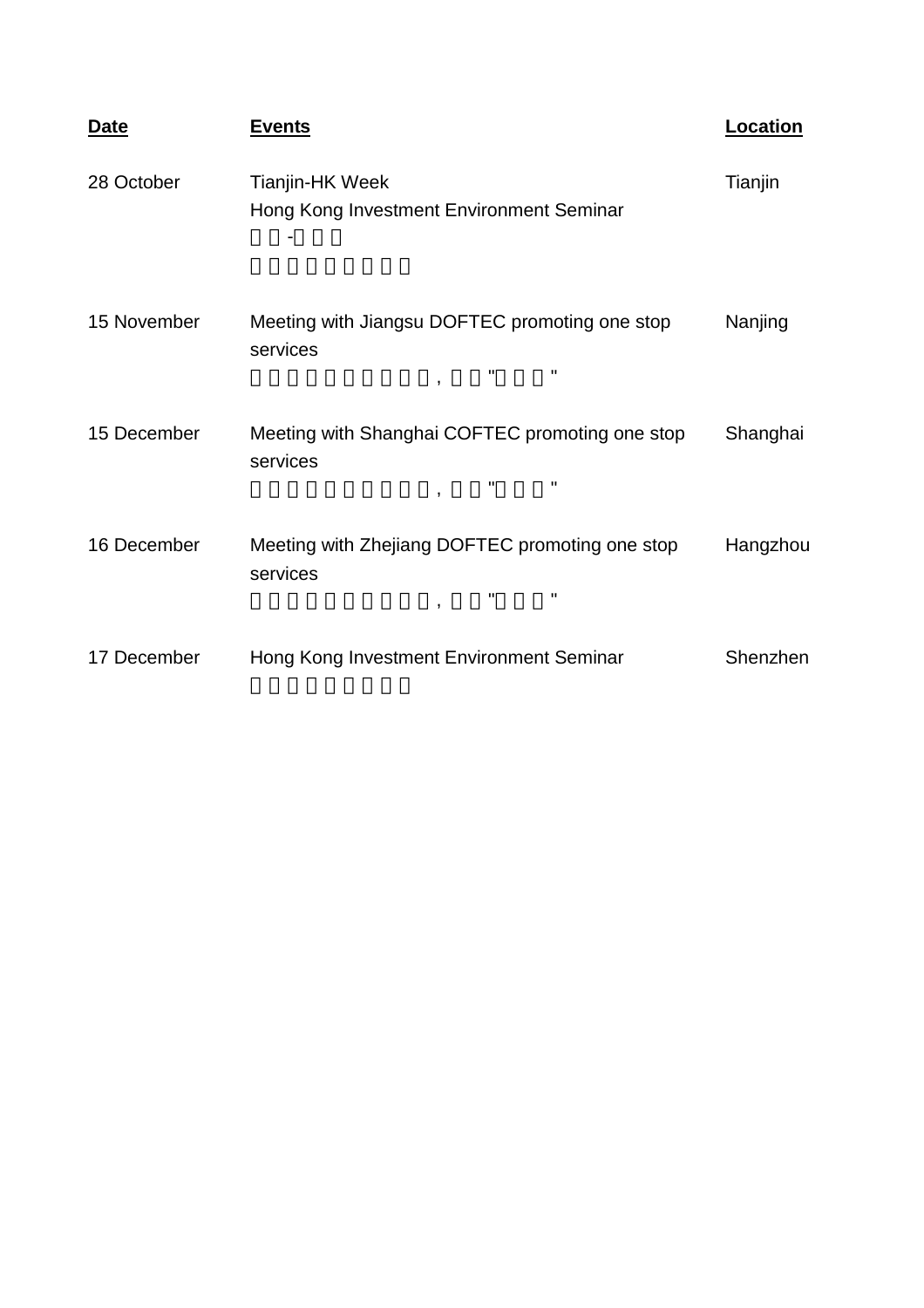# **Completed Projects by InvestHK**

# **(A) Breakdown by Industry**

| <b>Sector</b>                             | 2004 |
|-------------------------------------------|------|
| <b>Financial Services</b>                 | 23   |
| <b>Business and Professional Services</b> | 24   |
| <b>Information Technology</b>             | 17   |
| <b>Technology</b>                         | 22   |
| <b>Telecommunications</b>                 | 11   |
| <b>Media &amp; Multimedia</b>             | 4    |
| <b>Tourism &amp; Entertainment</b>        | 15   |
| <b>Trade Related Services</b>             | 37   |
| <b>Transportation</b>                     | 24   |
| <b>Others</b>                             | 28   |
| Total                                     | 205  |

**(B) Breakdown by Geographical Location** 

| <b>Region</b>                    | 2004 |
|----------------------------------|------|
| <b>Europe</b>                    | 60   |
| <b>USA</b>                       | 42   |
| Japan and Korea                  | 38   |
| <b>Mainland</b>                  | 35   |
| <b>Australia and New Zealand</b> | 9    |
| Canada                           | 5    |
| <b>Rest of Asia</b>              | 14   |
| <b>Others</b>                    | 2    |
| <b>Total</b>                     | 205  |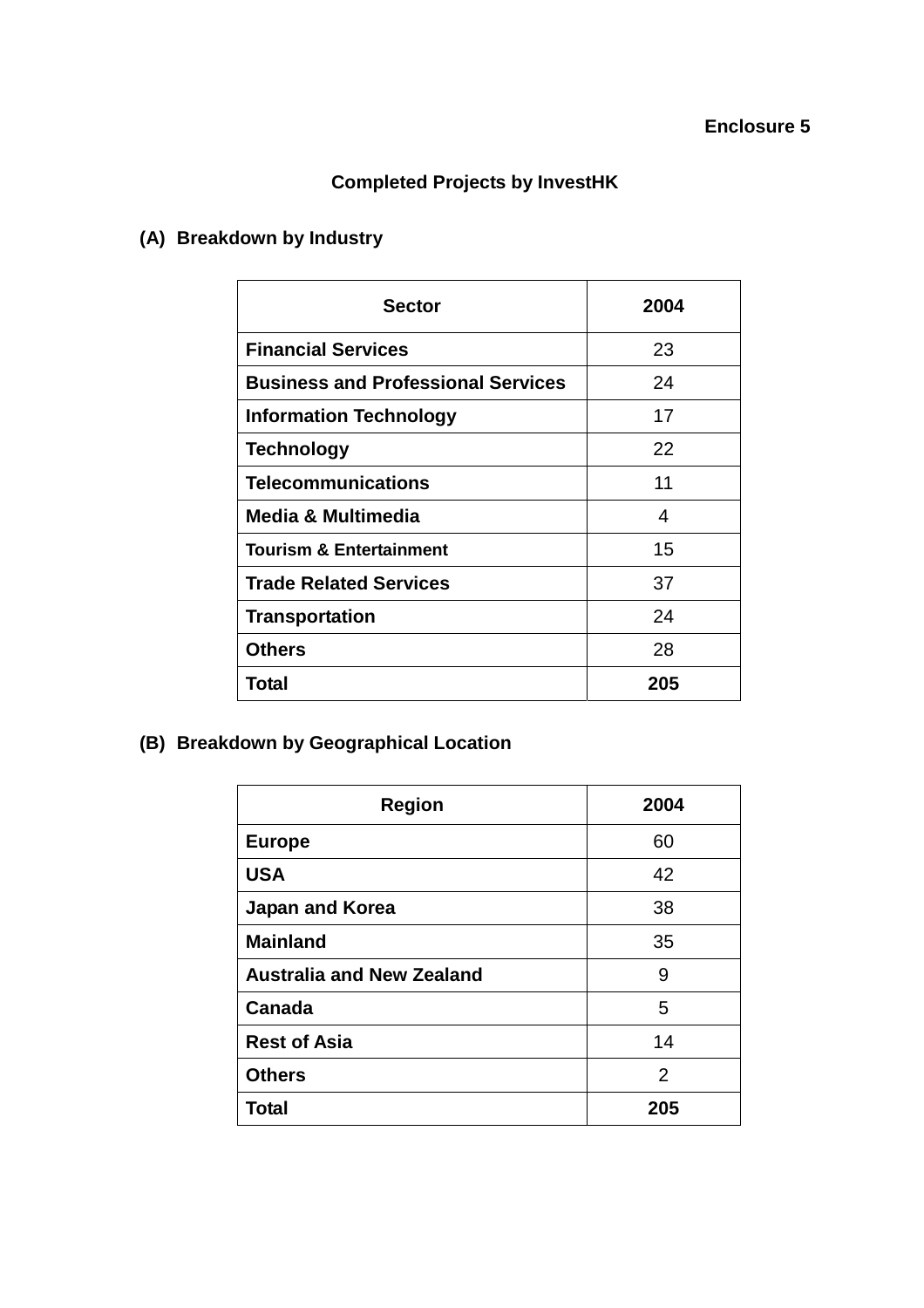## **(C) Breakdown by Capital Investment**

| <b>Capital Investment (HK\$)</b> | 2004 |
|----------------------------------|------|
| 5 million                        | 102  |
| $> 5$ million<br>50 million      | 41   |
| > 50 million                     | 14   |
| N/A#                             | 48   |
| <b>Total</b>                     | 205  |

### **(D) Breakdown by Number of Jobs Created**

| <b>No. of Jobs Created</b> | 2004 |  |
|----------------------------|------|--|
| $1 - 10$                   | 153  |  |
| $11 - 100$                 | 38   |  |
| $100 +$                    | 4    |  |
| N/A#                       | 10   |  |
| <b>Total</b>               | 205  |  |

*Some companies were not willing to reveal the information to InvestHK.*